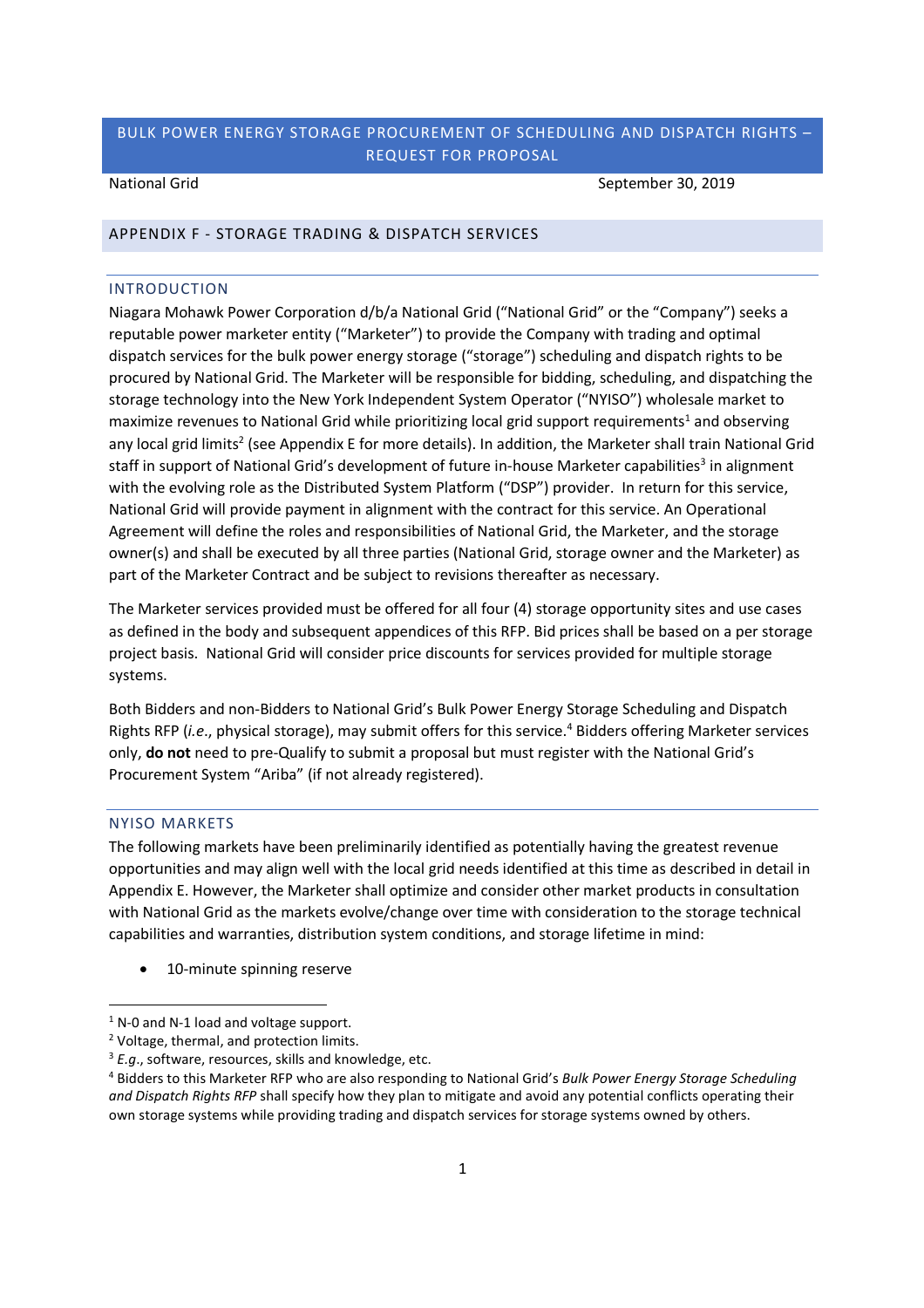National Grid September 30, 2019

- Frequency regulation
- Day-ahead and real-time energy

The Marketer shall have the capability and experience<sup>5</sup> to optimize revenues for storage participating in the NYISO markets and simultaneously supporting local grid needs.

A periodic review by and among the Winning Bidder and National Grid shall take place to conduct a look-back and forward review of the evolving markets to (i) optimize near- and long-term market participation, (ii) optimize strategy, and (iii) review performance. For example, this review could result in the inclusion to dispatch a storage system as a load modifier (*i.e*., to avoid wholesale procurement costs) in addition to participation in the NYISO markets, subject to evolving NYISO rules.

### MARKETER REQUIREMENTS

The Marketer must demonstrate that they have software and an experienced team able to meet the following minimum requirements:

- Development of long-term and short-term storage dispatch plans with consideration of:
	- o Local grid system needs
		- o Local grid system limits
		- o NYISO markets
- Ability to communicate plans to the responsible National Grid departments, including Operations and Planning.
- Forecasting of day-ahead, real-time energy, and ancillary services market prices and ability to trend the associated market signals and submit bids into the NYISO market.
- Have a 24-hour, 7 days a week scheduling desk.
- Use a non-proprietary software that could be acquired and integrated into National Grid's control center at a future time.
- Ability to factor asset lifetime in alignment with the storage owner warranties to adhere to the warranty requirements, *e.g*., resting state of charge ("SoC"), operational SoC, depth of discharge ("DoD"), MWh discharge throughput.
- Provide, integrate and operate and maintain the appropriate communication and data channels between the Marketer and National Grid's Energy Management System ("EMS") or Advanced

<sup>&</sup>lt;sup>5</sup> It is understood there are a limited number of companies with significant experience in conducting dual operation/participation. As such, demonstrated experience in non-simultaneous (*i.e*., services provided separately) operation of such services will be considered in reviewing Bidders' Offers.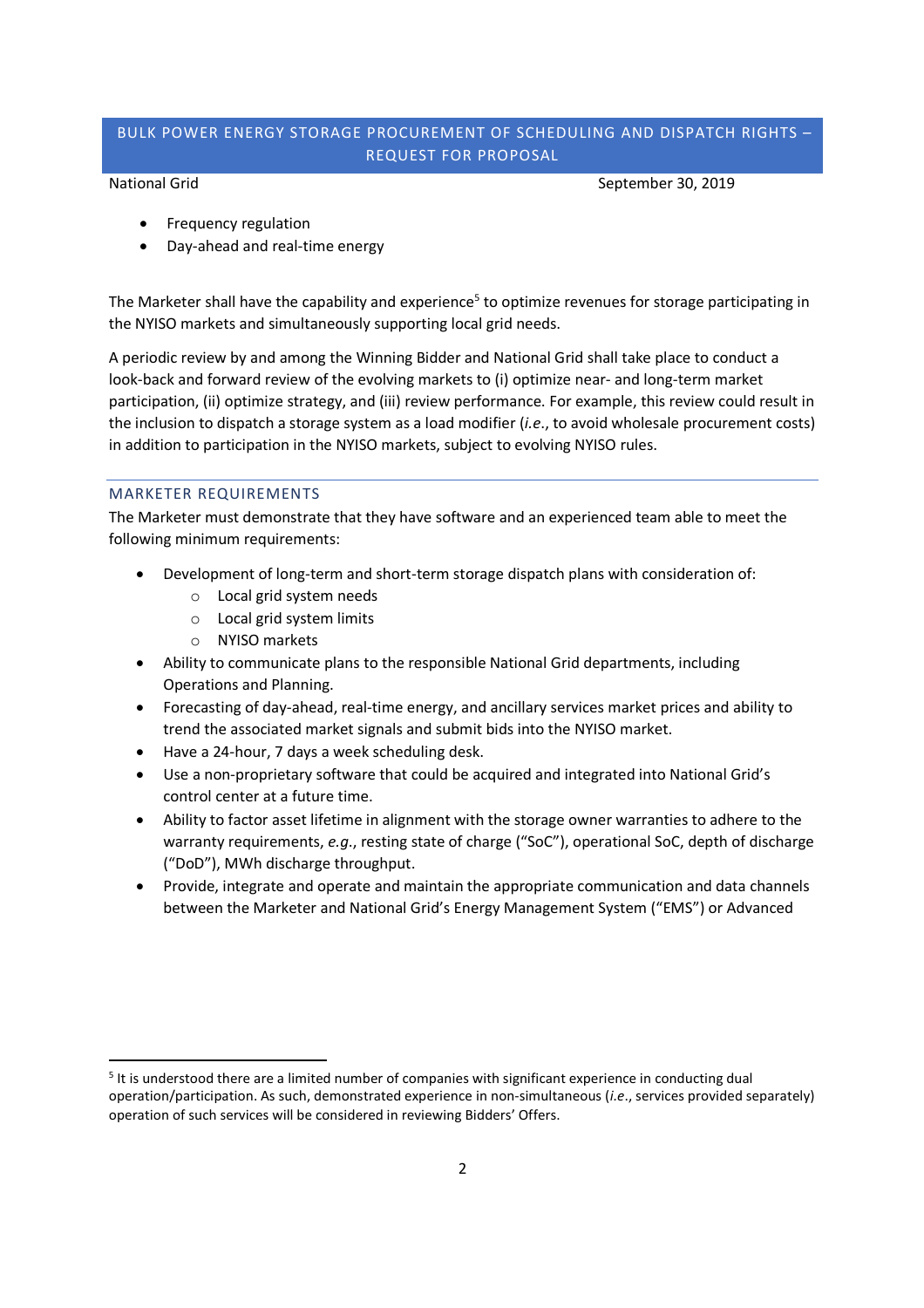National Grid September 30, 2019

Distribution Management System ("ADMS")<sup>6</sup> and the NYISO to the Marketer and the Marketer to the Storage Management System per Figure 1 below.<sup>7</sup>

- Meet the National Grid Cyber Security and IT requirements (see Data Privacy and Cyber Security section below).
- Guarantee priority dispatch for local reliability needs over participation in the NYISO market.
- Data acquisition and management capabilities to capture data associated with historical storage dispatch events, market signals, and bids.<sup>8</sup>

Proposals that offer the most automated approach to dispatching storage systems by combining and processing basepoints from the NYISO with local grid needs, and limits from National Grid's EMS/ADMS will have an advantage. The Marketer may self-schedule to participate dually (local grid needs and NYISO markets) in accordance with FERC and NYISO rules (*i.e*., separate and distinct services).

National Grid will have override capability to disconnect/re-connect and dispatch the storage for local grid needs (*i.e*., following an N-1 contingency event), consistent with the terms of the Interconnection Agreements and Operational Agreements.

<sup>6</sup> Over the next two-three years National Grid has plans to deploy an ADMS and such system will likely become the system to manage energy storage systems at the macro level (*i.e*., simple monitoring and control) by the end of 2022.

<sup>7</sup> National Grid shall provide support to integrate the communications and data paths between the Company's EMS/ADMS and the Marketer and the Storage Management System only.

<sup>8</sup> This data will be ported to the National Grid's PI historian and will be used for M&V of performance.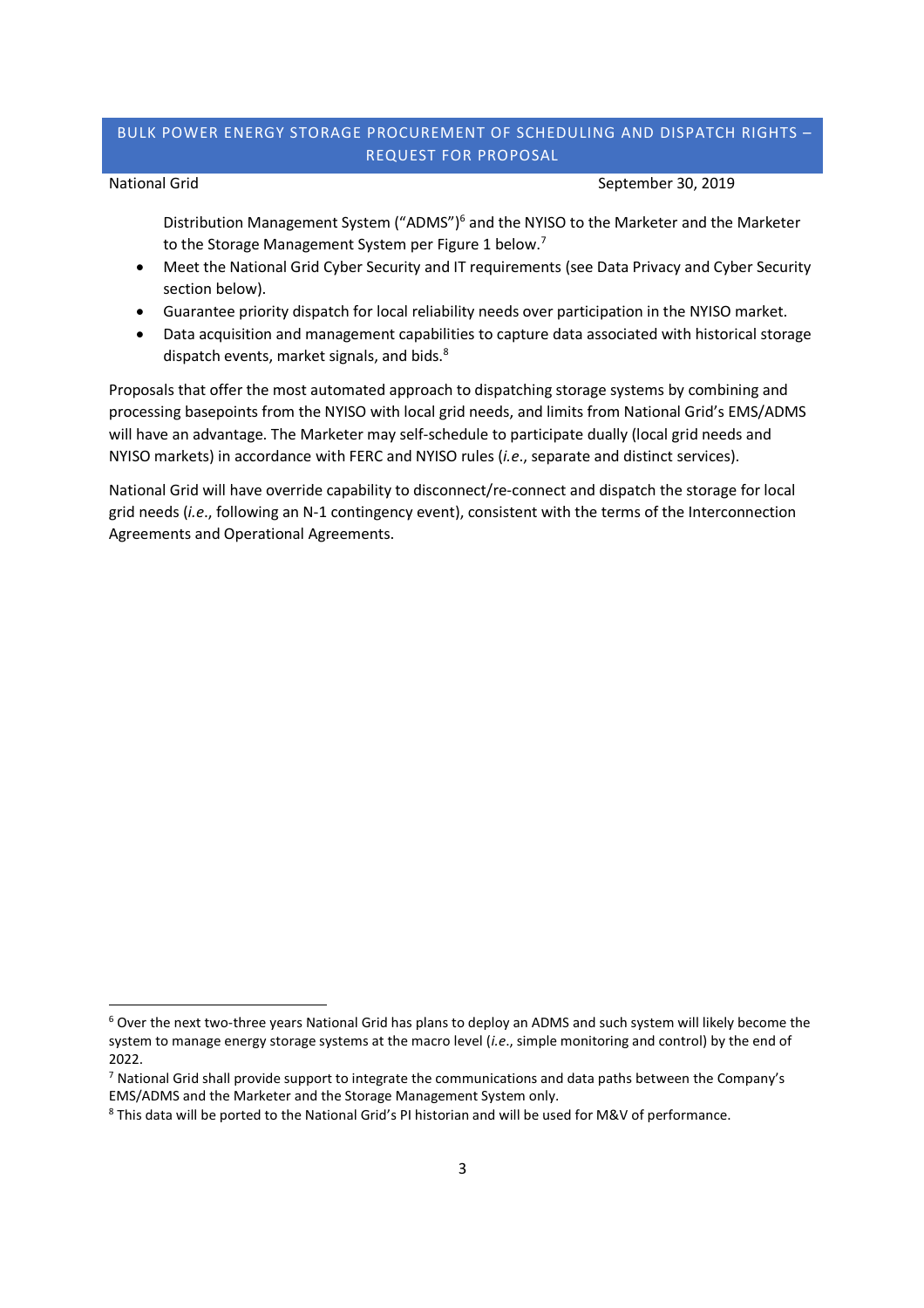National Grid September 30, 2019



*Figure 1 – Communication and Data Paths between Entities*

### TECHNICAL REQUIREMENTS & ROLES

Each entity in Figure 1 shall perform roles and provide the following technical requirements that will be documented in detail along with rules and scenarios in an Operational Agreement executed as part of the Contract:

- Marketer shall provide the following:
	- Bi-monthly NYISO performance and review.
	- Provision, O&M, and integration of the bi-directional communications and associated mediums between with the Marketer and NYISO, the Marketer and National Grid's EMS/ADMS, and the Marketer and the Storage Management System.<sup>10</sup>

<sup>9</sup> Depending on the NYISO market product, the dispatch communication path to the Storage Management System may change, *e.g*., for frequency regulation and real-time markets the NYISO will likely communicate directly with the Storage Management System, while for other market products the path will likely be from the NYISO to the Storage Management System via the Marketer or National Grid EMS/ADMS.

 $10$  Any costs associated with the decommissioning of these three communication pathways after the contract term shall be borne by the Marketer.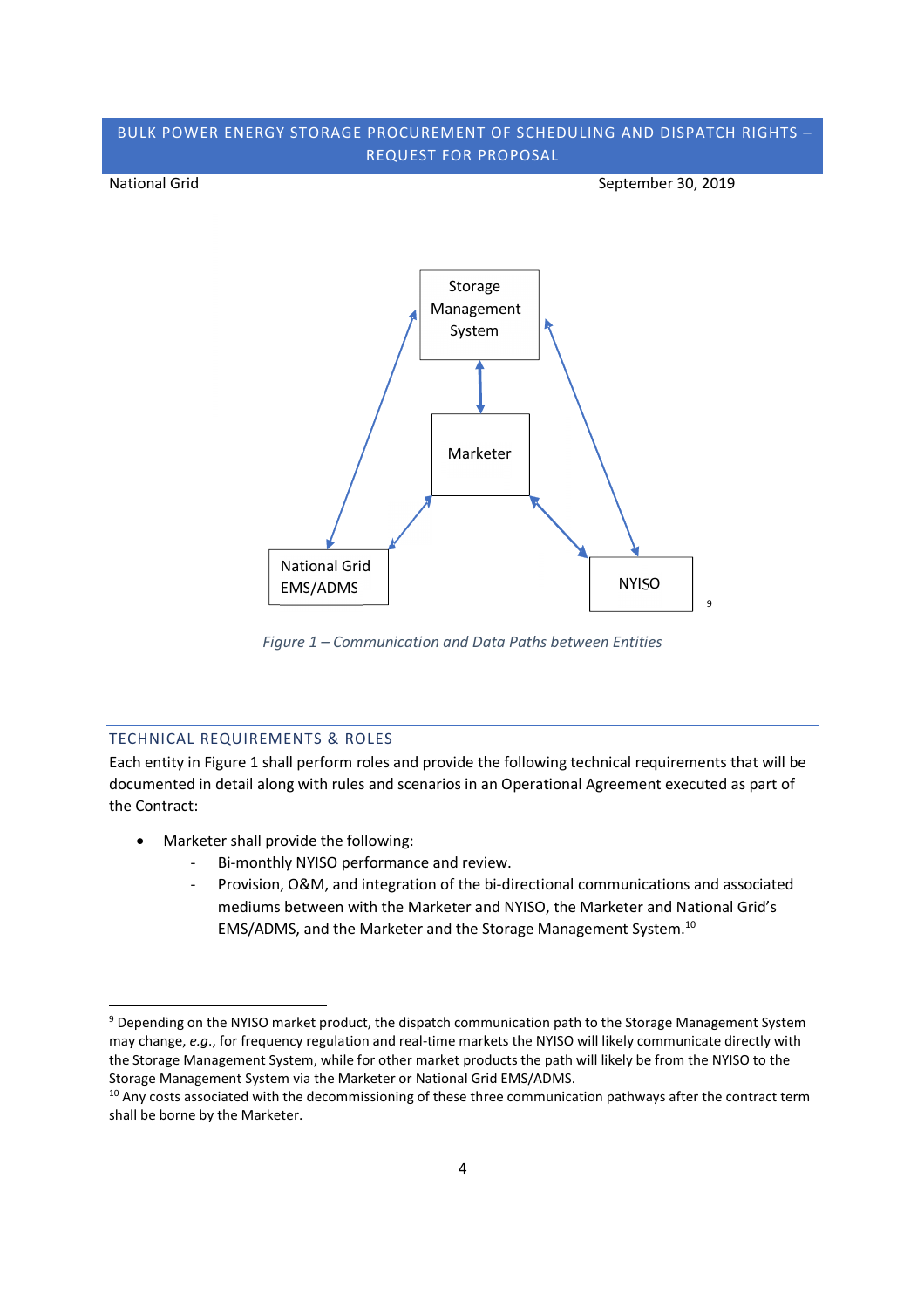#### National Grid September 30, 2019

- Historian software to capture NYISO prices, bidding information, and storage dispatch signal $s^{11}$
- Monthly storage status reports with actuals compared with warranty limitations
- Optimal storage dispatch with local grid needs as the priority and associated management of the storage project's SoC
- Bids and settlement in the NYISO wholesale market
- Periodic evaluation of optimal wholesale market products for the storage project(s)
- Storage owner and associated Storage Management System shall provide the following:
	- Real-time monitoring data (*i.e.*, alarms, status, SoC, real and reactive power flow, etc.)
	- Full storage control (including remote connect and disconnect) and dispatch capability
	- Provide, integrate and operate and maintain the bi-directional communications and associated mediums between EMS/ADMS to Storage Management System, NYISO to Storage Management System<sup>12 13</sup>
	- Storage maintenance schedule and notifications
	- Capability to set up prioritized remote access control of the storage systems (*e.g.*, between National Grid and the Marketer)
	- Planned outage schedules and any storage-related unplanned outage event notifications provided to National Grid and the Marketer
- National Grid shall provide the following:
	- Planning:
		- Year-ahead seasonal local grid needs factoring probability of N-1 event occurring
		- Year-ahead seasonal local grid operational limits
		- One-time warranty and asset life requirements (per agreement with storage owner)
		- One-time storage technical description (*e.g*., MW, MWH, VAR (Volt Amps Reactive), ramp rates, location, use cases, etc.)
		- Review periodic evaluation of optimal markets with the Marketer
	- Control Center:
		- Notification as far in advance as possible of local grid needs and operational limits as necessary to support the Marketer with day-ahead storage dispatch optimization
		- Dispatch of the storage following an N-1 reliability event and coordinate with the Marketer
		- Monitor and review the Marketer dispatch plans as necessary $^{14}$

<sup>&</sup>lt;sup>11</sup> All data shall be easily accessible and provided upon request by National Grid for the term of the Marketer contract plus one full calendar year thereafter.

<sup>&</sup>lt;sup>12</sup> Some locations require hardwire communications due to poor cellular coverage.

<sup>&</sup>lt;sup>13</sup> Any costs associated with the decommissioning of these two communication pathways after the contract term shall be borne by the storage owner.

<sup>&</sup>lt;sup>14</sup> Via EMS/ADMS integration to the Marketer.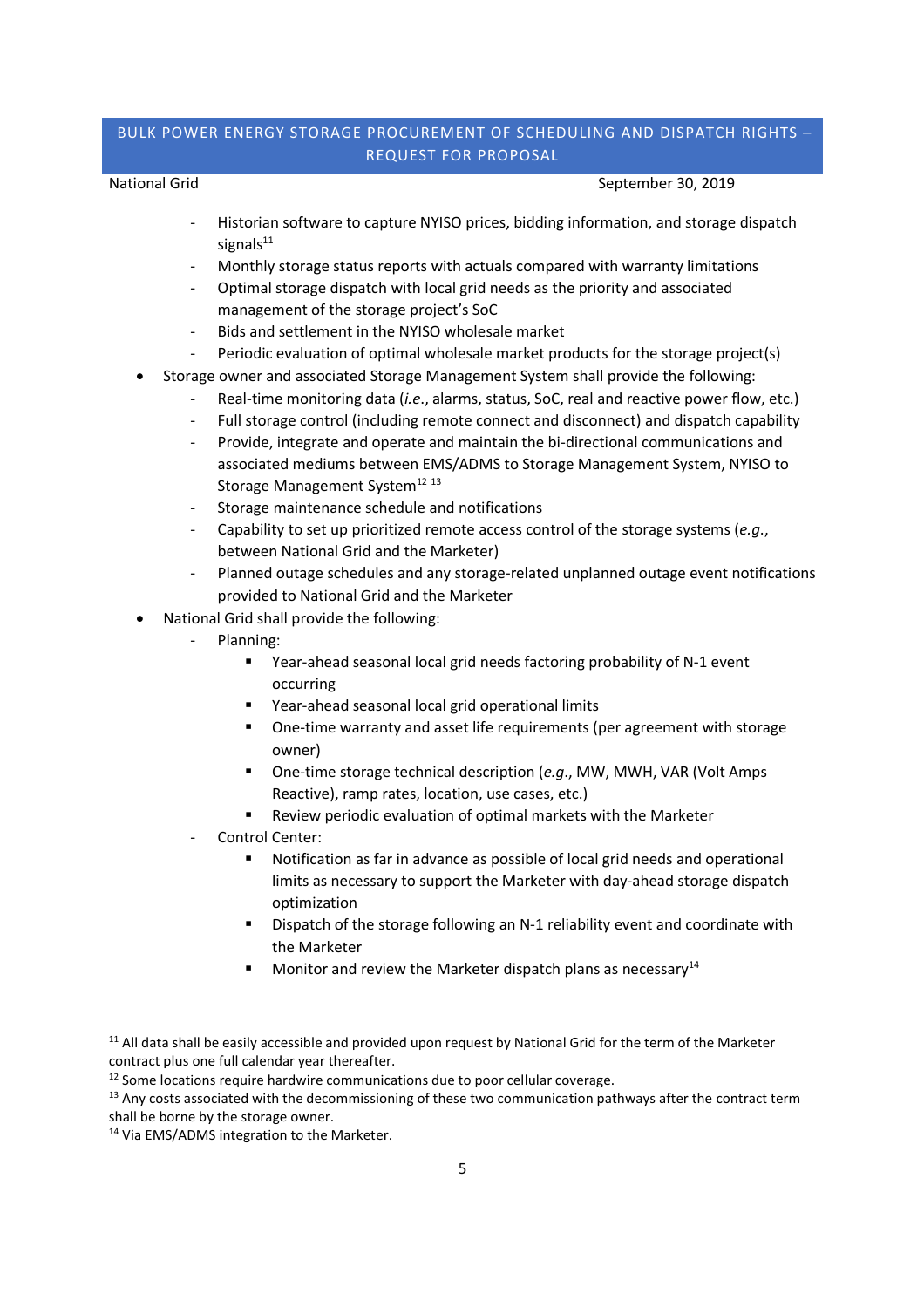National Grid September 30, 2019

- Make changes to the Storage Management System settings as necessary via EMS/ADMS
- Real-time Supervisory Control and Data Acquisition ("SCADA") refresh rates of local grid conditions from EMS/ADMS to the Marketer (*e.g*., switching device status, voltage, real and reactive power flow, etc.)
- Periodic planned storage outages
- Notification of storage control takeover by National Grid
- Periodic voltage control setpoints for VAR control

### CONTRACT AND PAYMENT

The Marketer Contract with National Grid will be for a two-year term, renewable at National Grid's discretion.

The fee will be on a fixed rate based on agreed performance targets, with a commission for overperformance and a potential holdback for poor performance or non-performance. All relevant details will be captured in the Marketer Contract and the Operational Agreement(s).

Penalties imposed by the NYISO for non-performance or any other penalty associated with participation in the NYISO will be the liability of the Marketer excluding any penalties resulting from circumstances beyond the Marketer's control (*i.e*., N-1 contingency outage or an unplanned failure of the storage project).

The terms of the Marketer Contract will include a dispute resolution process to resolve any issues associated with calculation of payments.

### DATA & COMMUNICATION REQUIREMENTS

Data and communications requirements between the Marketer to the Storage Management System and between the NYISO and the Storage Management System are at the discretion of said entities and responsible parties. Data and communications requirements for the paths to National Grids EMS/ADMS are described in the Table 1 below.

Information and data shall be communicated by all entities as far in advance as possible.

| l Data Items                                 | <b>National Grid EMS/ADMS and Marketer</b><br><b>Software</b> | <b>National Grid EMS/ADMS and Storage</b><br><b>Owner's Storage Management System</b> |
|----------------------------------------------|---------------------------------------------------------------|---------------------------------------------------------------------------------------|
| <b>Bi-directional or</b><br>Uni-directional? | Bi-directional                                                | Bi-directional                                                                        |

### *Table 1 – Communications and Data Paths to National Grid's EMS/ADMS*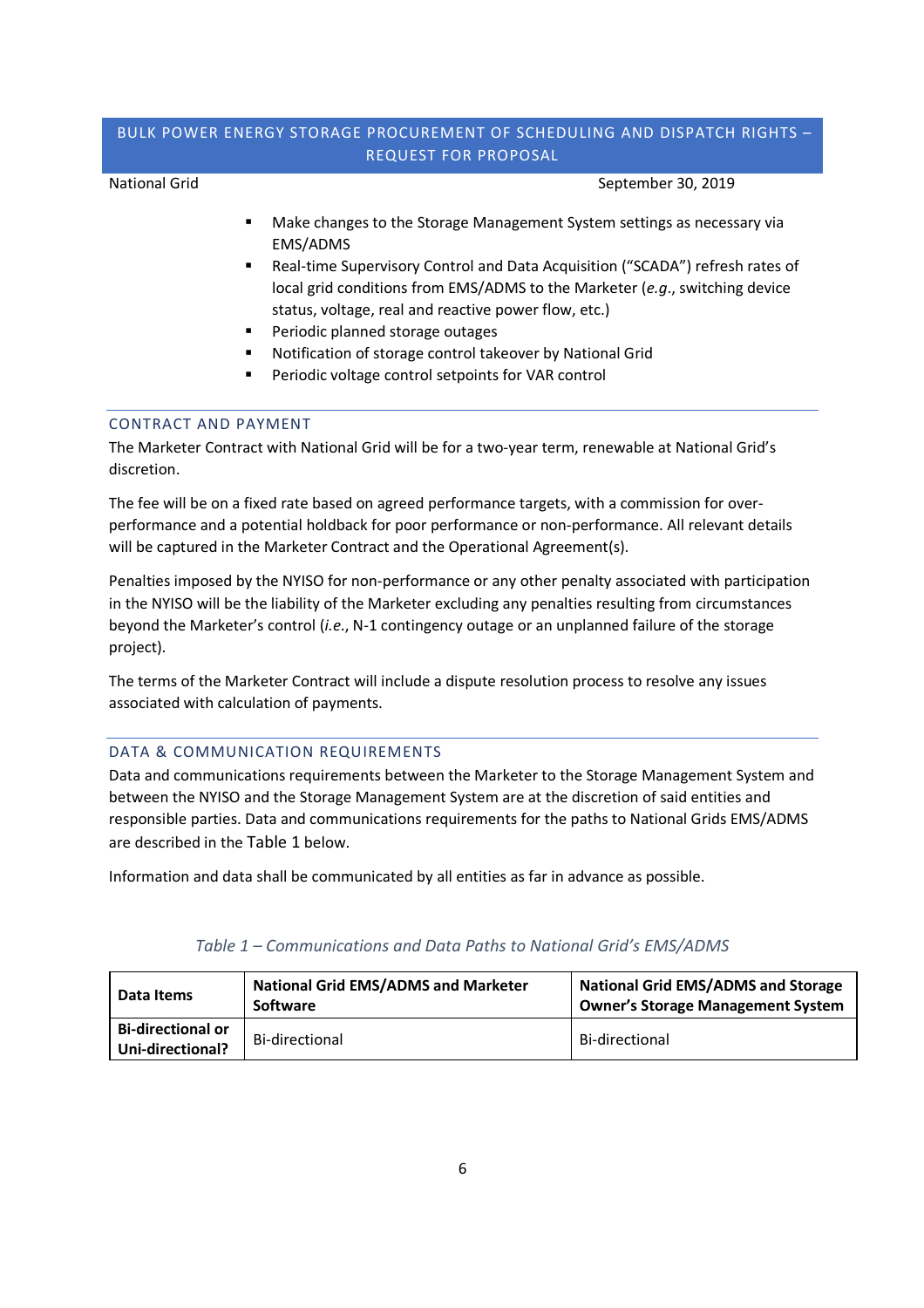# National Grid September 30, 2019

| <b>Types of</b><br><b>Information</b> | Seasonal, local grid-operational limits<br>٠<br>Day-ahead, local grid-operational limits<br>٠<br>Real-time, local grid-operational limits<br>Day-ahead, local grid load relief needs<br>Day-ahead local grid N-1 contingency<br>pre-dispatch<br>Real-time local grid N-1 contingency<br>$\bullet$<br>dispatch<br>Periodic planned and unplanned storage<br>outages<br>Bi-monthly NYISO performance and<br>$\bullet$<br>review<br>One-time warranty and asset life<br>٠<br>requirements<br>Monthly storage status report against<br>$\bullet$<br>warranty requirements (i.e., M&V)<br>One-time storage technical description<br>٠<br>(i.e., MW, MWH, Power Factor, location,<br>use cases, etc.) and optimal markets<br>Shared day-ahead and real-time storage<br>$\bullet$<br>operation and dispatch screen<br>Real-time notification of control takeover<br>by National Grid<br>Periodic voltage control setpoints for VAR<br>٠<br>control | Real-time status of all storage<br>project measurements (e.g., temp.,<br>SoC, voltage, active and reactive<br>power, current, frequency, cell<br>status, etc.)<br>Real-time open/close storage<br>$\bullet$<br>circuit breaker command<br>Real-time dispatch of active and<br>$\bullet$<br>reactive power (charging and<br>discharging)<br>Microgrid systems only (i.e., Old<br>٠<br>Forge):<br><b>Black-start commands</b><br>$\circ$<br>Island control signals (likely<br>$\circ$<br>decentralized control)<br>Re-synchronization<br>O<br>Protection coordination (includes<br>microgrid coordination) |
|---------------------------------------|---------------------------------------------------------------------------------------------------------------------------------------------------------------------------------------------------------------------------------------------------------------------------------------------------------------------------------------------------------------------------------------------------------------------------------------------------------------------------------------------------------------------------------------------------------------------------------------------------------------------------------------------------------------------------------------------------------------------------------------------------------------------------------------------------------------------------------------------------------------------------------------------------------------------------------------------|----------------------------------------------------------------------------------------------------------------------------------------------------------------------------------------------------------------------------------------------------------------------------------------------------------------------------------------------------------------------------------------------------------------------------------------------------------------------------------------------------------------------------------------------------------------------------------------------------------|
| <b>Data Protocols</b>                 | Distributed Network Protocol ("DNP3")<br>$\bullet$<br>or Inter-Control Center Communications<br>Protocol ("ICCP") for real-time<br>monitoring and control ("M&C")<br>Internet protocol for cloud-based data<br>$\bullet$<br>Email for day-ahead<br>٠<br>Email and meetings for durations greater<br>٠<br>than day-ahead                                                                                                                                                                                                                                                                                                                                                                                                                                                                                                                                                                                                                     | Protection protocols<br>$\bullet$<br>DNP3 or ICCP for real-time M&C                                                                                                                                                                                                                                                                                                                                                                                                                                                                                                                                      |
| Communication<br>medium               | Cell or internet (i.e., cloud-based data,<br>email, etc.) for all $\geq$ five (5) minutes<br>latency data requirements<br>Private fiber or radio frequency ("RF") for<br>$\bullet$<br>all < five (5) minutes latency data<br>requirements                                                                                                                                                                                                                                                                                                                                                                                                                                                                                                                                                                                                                                                                                                   | Cell or internet (i.e., cloud-based<br>data, email, etc.) for all $\geq$ five (5)<br>minutes latency data requirements<br>Private fiber or RF for all < five (5)<br>$\bullet$<br>minutes latency data requirements<br>Fiber or other low-latency medium<br>$\bullet$<br>for protection requirements                                                                                                                                                                                                                                                                                                      |
| Latency<br>requirements               | 4-6 seconds for real-time scan rate with<br>$\bullet$<br>15 milliseconds ("msec") round trip<br>24 hrs. for day ahead<br>$\bullet$<br>24 hrs. + for other data<br>٠                                                                                                                                                                                                                                                                                                                                                                                                                                                                                                                                                                                                                                                                                                                                                                         | milliseconds for protection<br>$\bullet$<br>4-6 seconds for real time<br>$\bullet$                                                                                                                                                                                                                                                                                                                                                                                                                                                                                                                       |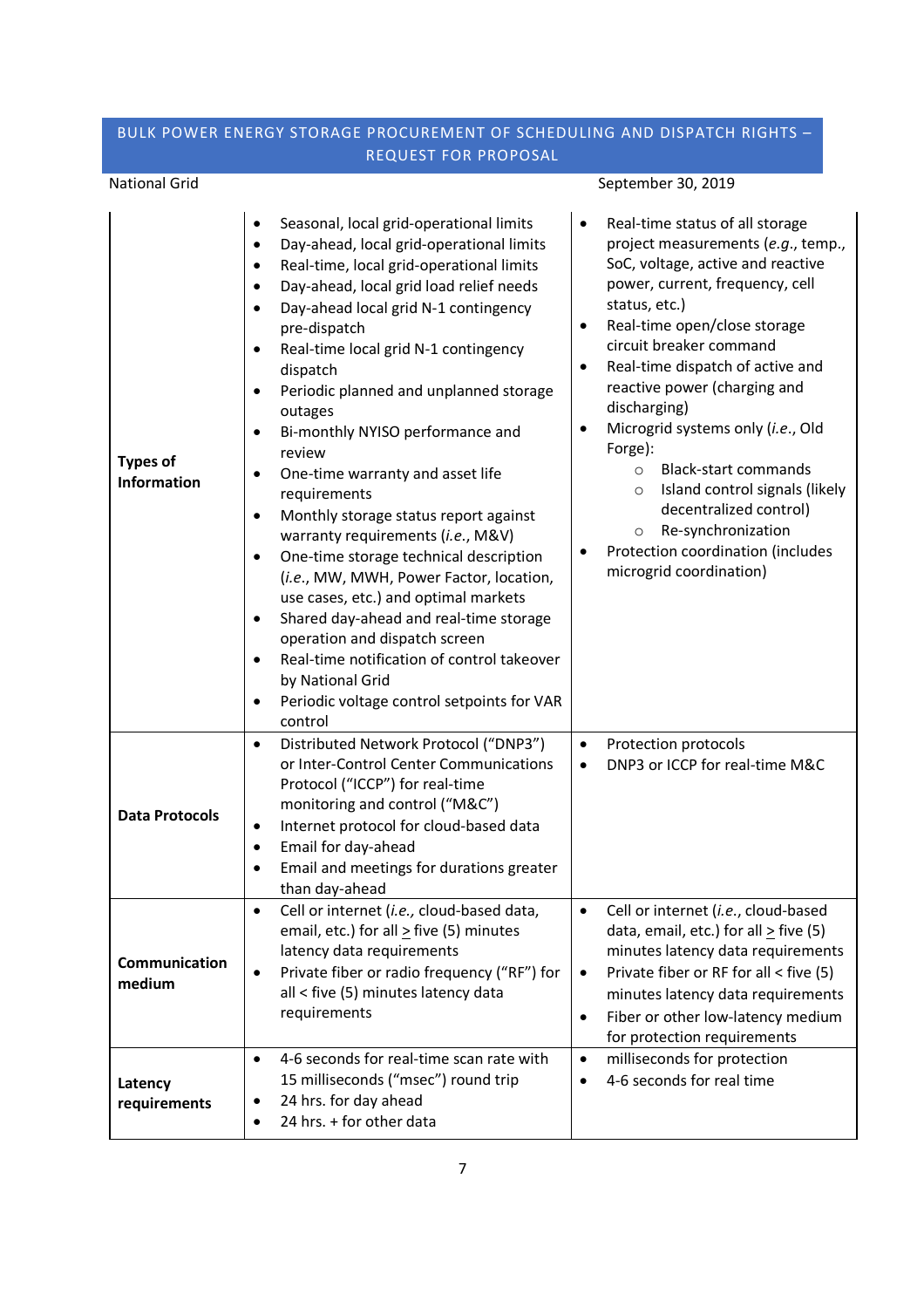| <b>Bandwidth/Data</b><br>sizes                   | Will be determined once Winning Bidders of storage projects are selected and data<br>packet sizes are known                       |                                                                                           |
|--------------------------------------------------|-----------------------------------------------------------------------------------------------------------------------------------|-------------------------------------------------------------------------------------------|
| Auto or manual <sup>15</sup>                     | Auto for all real-time and day-ahead data<br>$\bullet$<br>Manual for all other data items                                         | Auto for all protection, real-time,<br>$\bullet$<br>and day-ahead data                    |
| Software types<br>(e.g., server,<br>cloud, etc.) | EMS/ADMS - local server<br>$\bullet$<br>Trading & Dispatch software $-$ cloud <sup>16</sup> or<br>$\bullet$<br>local server-based | EMS/ADMS - local server<br>Storage Management System -<br>٠<br>dependent on storage owner |

# National Grid September 30, 2019

## DATA PRIVACY & CYBER SECURITY

Data exchanges between National Grid and the Winning Bidder for Marketer services shall be considered confidential and shall adhere to National Grid's data and cyber security policies. The associated costs to meet the Data Privacy and Cyber Security items listed below should be considered in the Bidder's proposal. Bidders shall complete the IT Architecture and Cyber Security questionnaire in Appendix J and K, respectively.

The following items will be required to comply with National Grid's Data Privacy and Cyber Security requirements at a minimum:

- National Grid standard cybersecurity requirements shall apply to the Marketer and the Marketer shall be required to execute a Data Security Agreement with the Company.
- National Grid shall have access to and retain ownership of all operational data applicable to the Project.
- The Marketer and any associated contractors and subcontactors will need to comply with all Applicable Laws and Regulations and to Personal and/or Confidential Information received from National Grid and the storage owner(s).
- The Marketer shall ensure that its contractors and subcontractors who have access to National Grid's Personal and/or Confidential Information implement and maintain appropriate physical, technical, and administrative security measures for the protection of such Personal Information and/or Confidential Information as required by all Applicable Laws and Regulations, or as required by National Grid.
- The Marketer shall not, directly or indirectly, divulge, disclose or communicate any Personal Information and/or Confidential Information it receives from National Grid and storage owner to any person, firm, or corporation, except with the advance written permission of National Grid and the storage owner(s).
- All records pertaining to Personal Information and/or Confidential Information received from National Grid, whether developed by National Grid or others, are and shall remain the property of National Grid.

<sup>15</sup> "Auto" is machine-to-machine whereas "Manual" is human intervention.

<sup>&</sup>lt;sup>16</sup> Subject to cyber security requirements.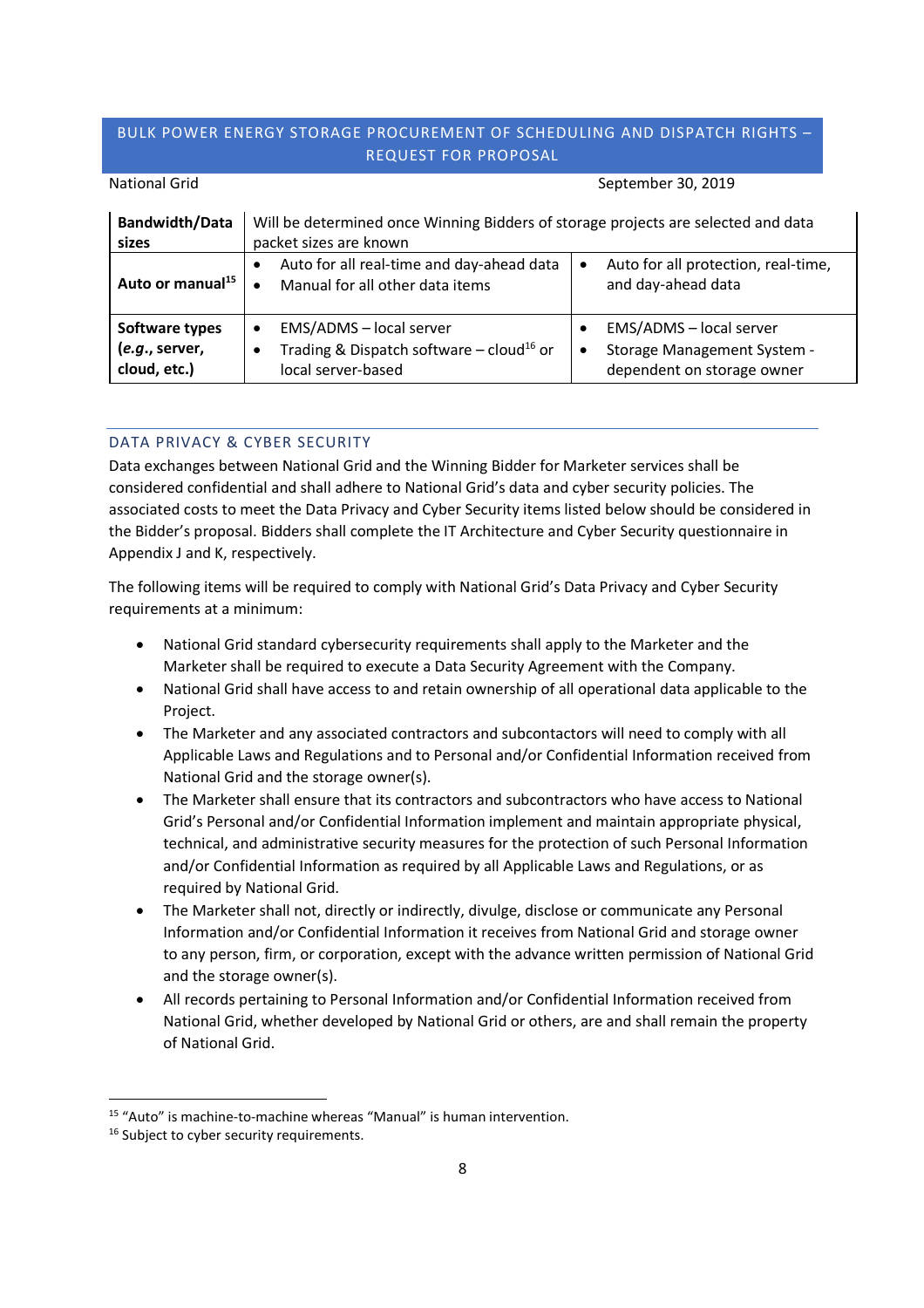National Grid September 30, 2019

- National Grid shall have access to and retain ownership of all operational data applicable to the storage systems.
- The Marketer shall adopt, implement and maintain security procedures sufficient to protect Personal Information and/or Confidential Information from improper access, disclosure, use, or premature destruction. Such security procedures shall be reasonably acceptable to the Company and in compliance with all Applicable Laws and Regulations as they are promulgated or amended.
	- o The Marketer shall ensure that its Information Security Program covers all networks, systems, servers, computers, notebooks, laptops, mobile phones, and other devices and media that processes Customer Information or that provides access to Customer networks, systems or information.
	- o The Marketer shall ensure that its Information Security Program includes industry standard password protections, firewalls and anti-virus and malware protections to protect Customer Information stored on computer systems.
	- o The Marketer shall ensure that all systems, appliances, operating systems, applications, firmware, middleware and any other form of software have the LATEST patches applied.
	- $\circ$  The Marketer will ensure that all systems, appliances, operating systems, applications, firmware, middleware and any other form of software & hardware is properly hardened to the latest appropriate benchmarking methodology.
- The Marketer will conduct and provide a risk assessment to identify and assess reasonably foreseeable internal and external risks to the security, confidentiality and integrity of electronic, paper and other records containing Customer Information and evaluate and improve, where necessary, the effectiveness of its safeguards for limiting those internal and external risks.
- The Marketer may need to setup and configure various firewalls to sufficiently protect all Parties.
- National Grid will need to conduct a thorough investigation into the associated Storage Management System software architecture and associated controls and may need to conduct "penetration" testing.
- Maintain, and provide for National Grid's review, at National Grid's request, (a) Written Information Security Program ("WISP"); and (b) other applicable security program documents, including summaries of its incident response policies, encryption standards and/or other computer security protection policies or procedures, that constitute compliance with the Massachusetts security regulations ("MA Security Regs") and the Rhode Island security regulations ("RI Security Regs").
- The Marketer agrees to apply the standards and requirements of the MA Security Regs and RI Security Regs to all such Personal Information, regardless of the jurisdiction in which the subject of Personal Information resides.
- The Marketer shall have a process for managing both minor and major security incidents.
- The Marketer shall notify National Grid promptly, but in no event later than twenty-four (24) hours, upon discovery of a security vulnerability and in no event later than five (5) days after discovery of any unauthorized access, possession, use, destruction or disclosure of Personal Information ("Security Breach").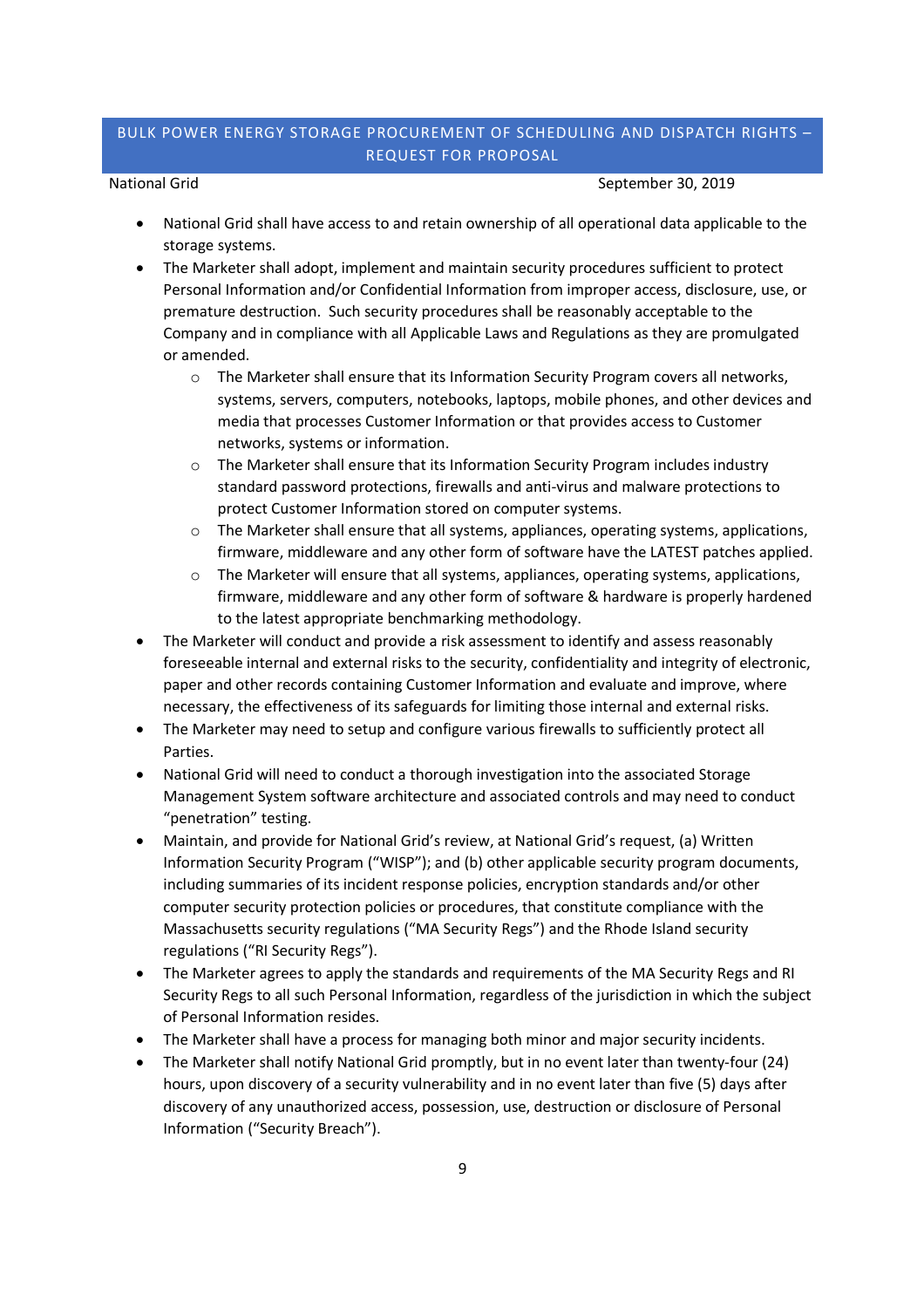National Grid September 30, 2019

- National Grid's data, including Personal Information, may not be maintained, stored, or transmitted outside of the United States of America.
- The Marketer shall permit National Grid or its representatives to perform audits of the Marketer's facilities, equipment, books, and records (electronic or otherwise), and operational systems, and such other audits as may be deemed necessary by National Grid.
- The Marketer shall participate in any audits and information disclosure in the event the National Grid is audited.
- An annual written self-certification shall be provided to National Grid by the Marketer based on an independent third-party audit that scrutinizes and confirms the effectiveness of controls (*i.e*., penetration testing).
- The Marketer shall have an established process for verification of software integrity and authenticity of all software provided by the Marketer.
- The Marketer shall adopt a Secure System Development Life Cycle program ("Secure SDLC") methodology.
- The Marketer shall configure each component of the Marketer software to operate using the principle of least privilege. This includes operating system permissions, file access, user accounts, application-to-application communications, and power supplies.
- The Marketer shall notify National Grid when remote or onsite access should no longer be granted to authorized representatives of the Marketer.
- The Marketer shall obtain National Grid's prior approval and require all third parties engaged by the Marketer to adhere to the applicable Cybersecurity requirements and access termination rights.
- For any work that requires access to the Physical Security Perimeter at a current control house as identified by the Company, or is in the process of constructing a new control house environment, the Marketer shall require its contractors and subcontractors to:
	- $\circ$  Complete the contract document containing National Grid Contractor Requirements for Compliance with NERC Cyber Security Standards
	- o Comply with the terms and conditions and obligations of the Marketer with respect to NERC CIP. The Marketer shall be responsible hereunder for any breach of such terms and conditions and obligations of the Marketer with respect to NERC CIP under this Agreement to the extent caused by its subcontractors.
- In the event of non-compliance or breach on the part of Marketer, its employees, agents or subcontractors with or of any or all of the NERC Cyber Security Standards, the Marketer shall be solely liable for any and all resulting costs, losses, penalties, damages and liabilities, including any costs, losses, penalties, damages or liabilities incurred by National Grid, and National Grid may terminate this Marketer Contract for cause, pursuant to the termination provisions contained herein.

### NYISO REGISTRATION & ASSOCIATED COSTS